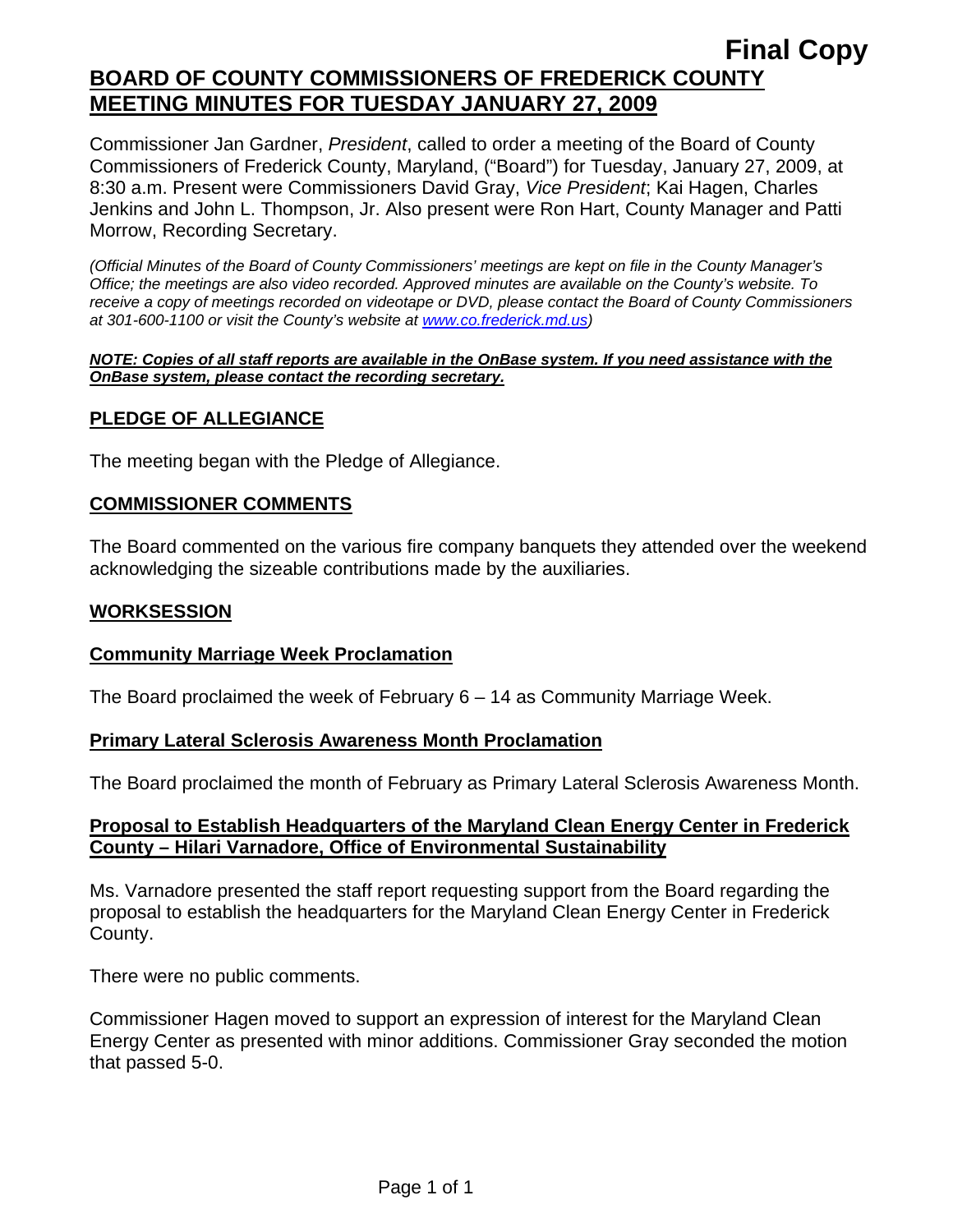### **Insurance Comparison – Mike Beard, Finance Division**

Mr. Beard presented the staff report on a comparison of contractor insurance requirements with other counties in the state.

There was no public comment.

By consensus, the Board authorized Mr. Beard to continue to recommend appropriate levels of required coverage and make reasonable exceptions when necessary.

#### **ADMINISTRATIVE BUSINESS**

## **FY 2009 Operating Budget; Revenue Shortfall Update – Mike Gastley, Finance Division**

Mr. Gastley presented the second FY 2009 budget update for the general fund and reviewed the potential expenditure savings or recovery increases with the Board.

Kelly Weaver, Finance Division, reviewed the capital project status from the Frederick County Public Schools (FCPS).

John Kroll, Finance Division, and Ray Barnes, FCPS, participated in the discussion.

Commissioner Hagen moved to close the gap in the FY 2009 operating budget by a total of \$2,855,000, with the following actions:

- Reducing appropriation to Permitting and Development Review Division (DPDR) by \$400,000;
- Reducing Fire Loan Fund reserves by \$441,000;
- Recognizing increase recoveries from ICE \$100,000;
- Removing \$200,000 from the fuel contingency fund;
- Acknowledging \$150,000 from fuel conservation savings;
- Reducing debt service by \$150,000; and
- Request the Board of Education (BOE) to contribute \$500,000 from the fund balances from the Linganore High School and the West Frederick Middle School's renovation projects and \$414,000 surplus from projects already closed.

Commissioner Gray seconded the motion that passed 5-0.

It was indicated a letter would be drafted requesting the BOE to initiate a budget transfer to complete the request.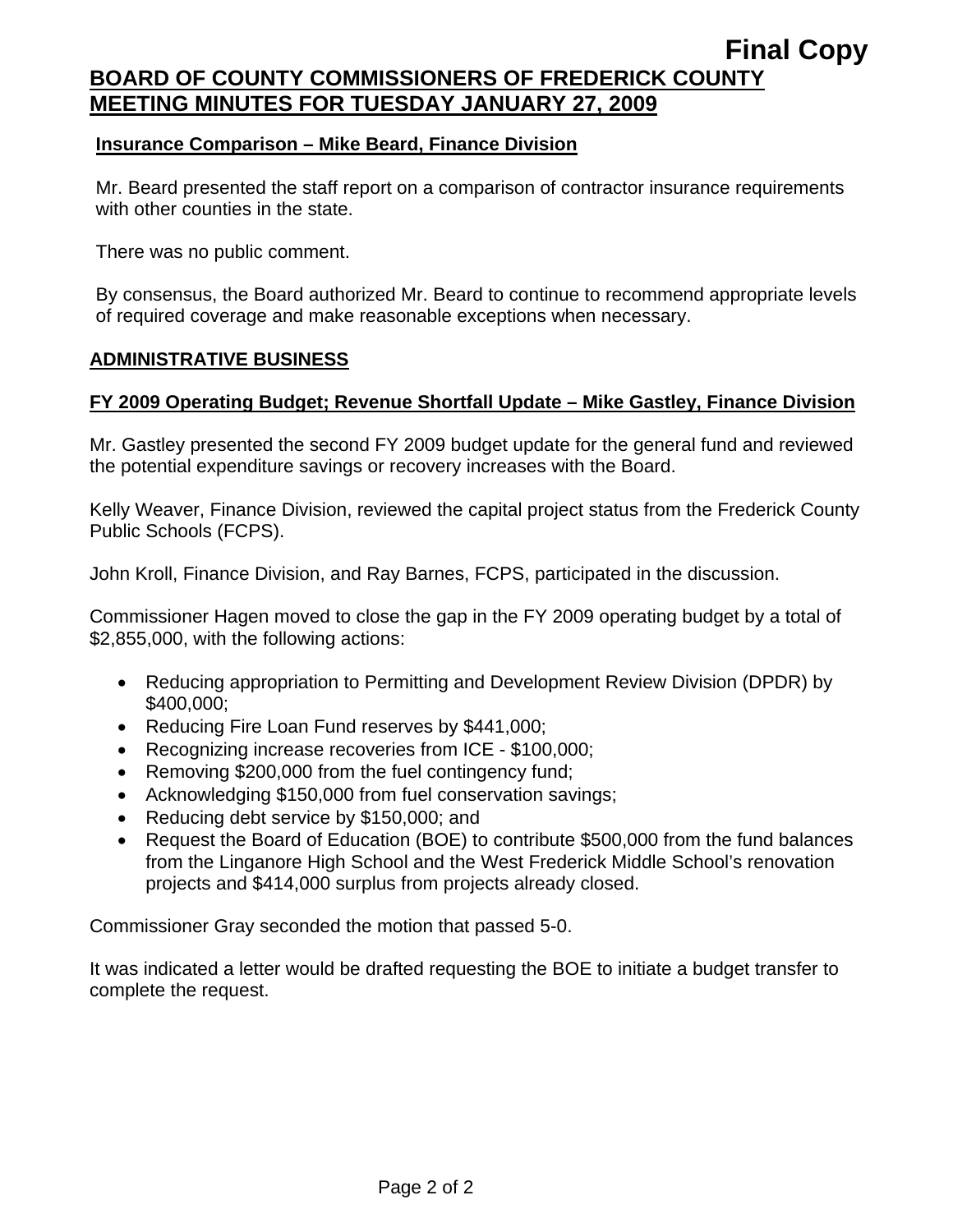## **FY 2010 – 2015 Capital Improvements Program (CIP) Draft Briefing – Kelly Weaver, Finance Division**

Ms. Weaver indicated the CIP committee had modified the process with the departments and agencies requested to make two submissions. Their main focus was maintaining the funding for ongoing projects and maintaining existing assets. She noted the CIP draft took in full funding from the general fund.

Doug Browning, Frederick Community College, commented on the funding for Building F. The Board indicated a discussion would be held on the request on forward funding for the project.

Austin Abraham, Management Services Division, commented on the BOE properties. A discussion would be scheduled on the disposition of the BOE properties specifically a memorandum of understanding for the Haywood Road property.

By consensus, a 2% assumption for the first two (2) years with a 5% assumption in the out years, would be an added option.

## **FY 2010 Operating Budget; Maximum Agency Request Ceiling (MARC) Revenue Shortfall Update – Mike Gastley, Finance Division**

Mr. Gastley reviewed the upcoming schedule for the FY 2010 operating budget.

The Board agreed to rename the "budget appeals" to "budget review."

The program budget review was discussed. It was indicated the proposed 3% and 5% reductions would be available prior to the discussion.

Mr. Gastley reviewed the potential reductions/enhancements for the Board to consider.

Staff was directed to work with the Human Resources Division regarding the prorating of employee benefits for part-time employees.

Commissioner Thompson moved to authorize the County Manager and staff to present a balanced staff operating budget for FY 2010. Commissioner Jenkins seconded the motion that failed 2-3 with Commissioners Gardner, Gray and Hagen opposed.

Ms. Weaver noted the staff recommended CIP would be published on February 9, 2009, based on full funding of the general fund.

Mr. Gastley stated the recommended FY 2010 operating budget would show approximately a \$24 million deficit.

Commissioner Jenkins moved for each commissioner to bring in \$37 million worth of cuts to the FY 2010 operating budget. Commissioner Jenkins withdrew his motion.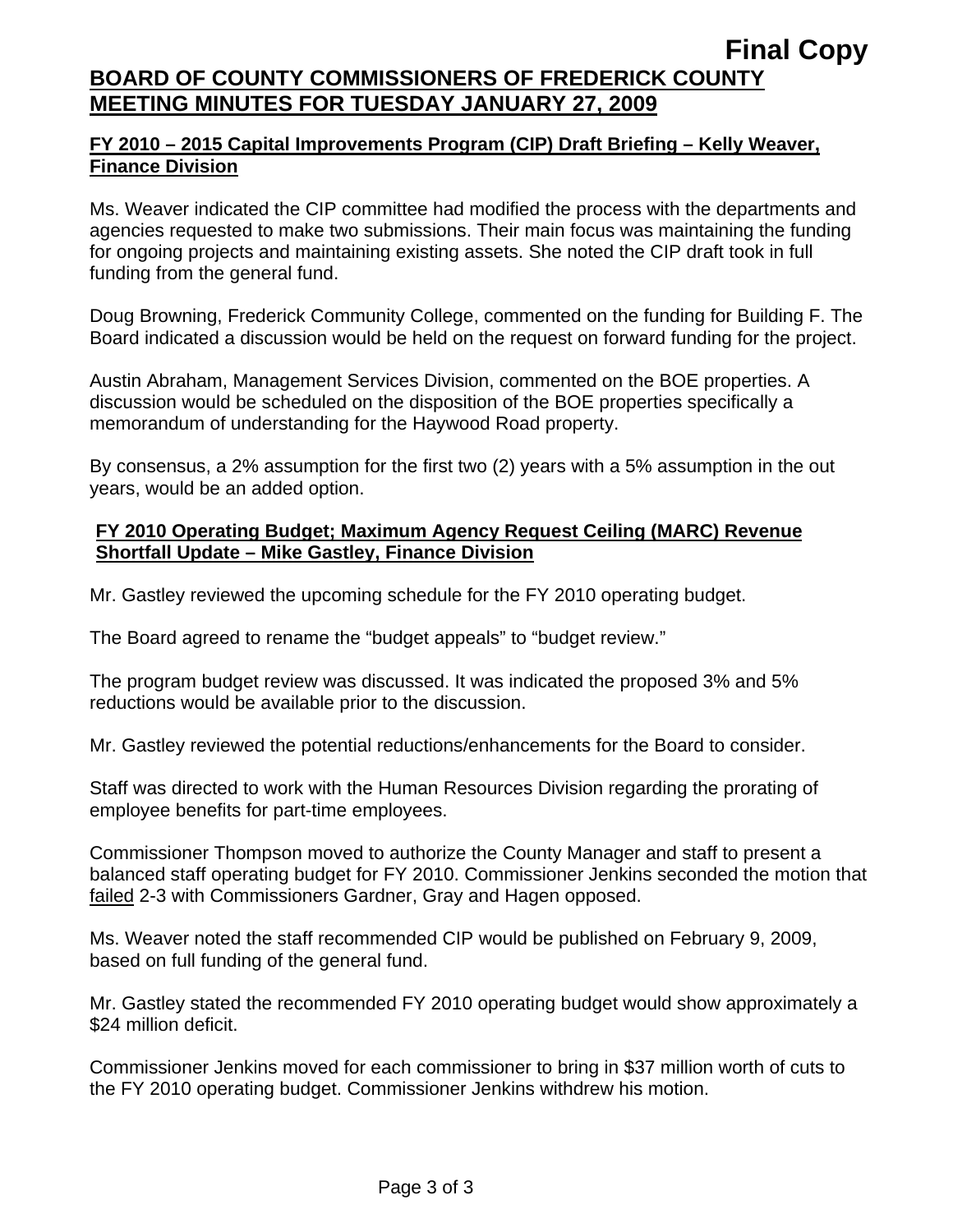## **PUBLIC COMMENTS (3 MINUTE PRESENTATION)**

None.

## **QUESTIONS – PRESS**

None.

## **CLOSED SESSION**

Commissioner Hagen moved to go into closed session under Maryland Annotated Code State Government Article § 10-508(a) (1) To discuss: (i) The appointment, employment, assignment, promotion, discipline, demotion, compensation, removal, resignation, or performance evaluation of appointees, employees, or officials over whom it has jurisdiction; or (ii) Any other personnel matter that affects one or more specific individuals. Commissioner Gray seconded the motion that passed 5-0.

## **ADJOURN**

The meeting adjourned at 12:30 p.m.

Respectfully submitted,

Patricia A. Morrow Recording Secretary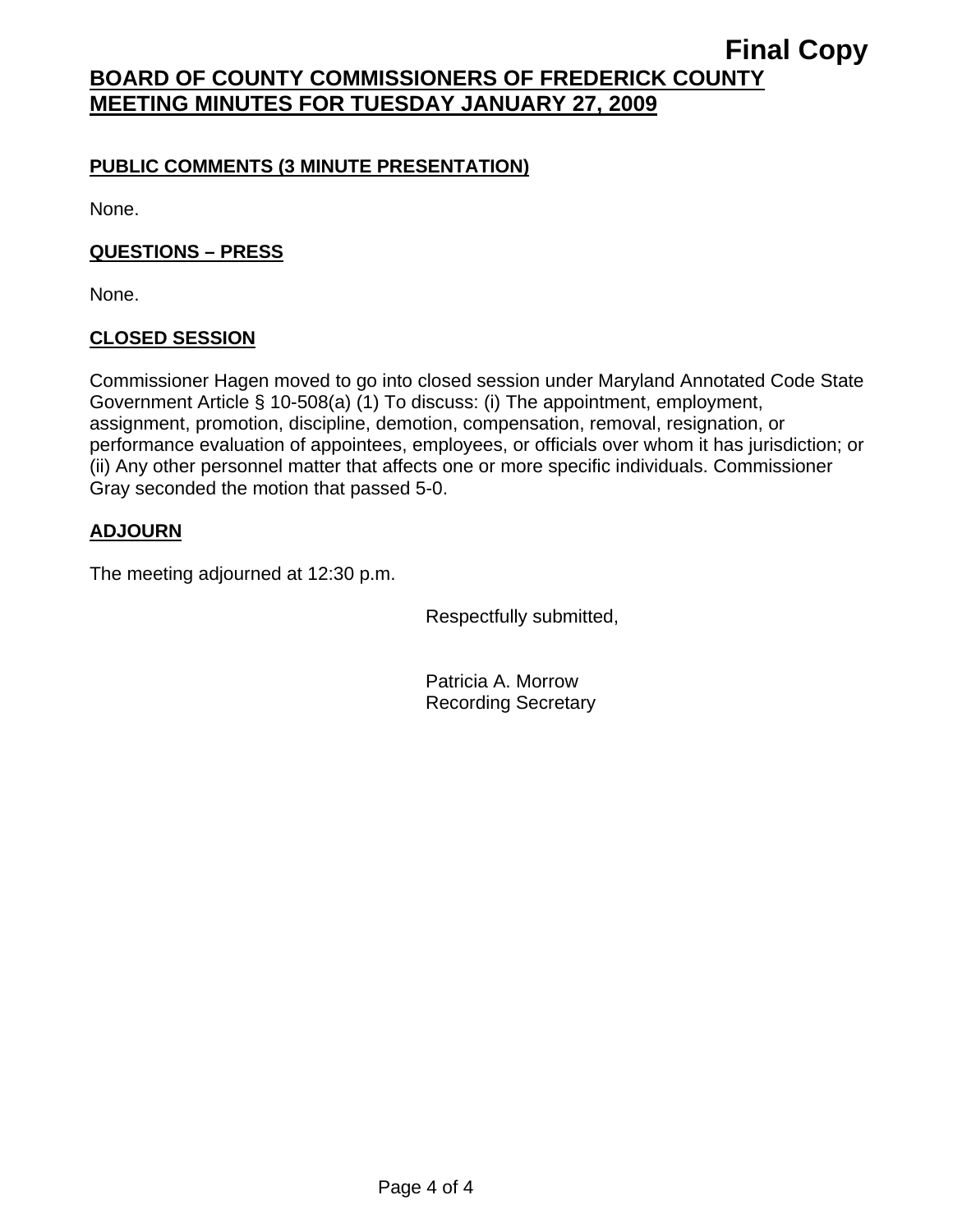#### **Final Copy FORM OF STATEMENT FOR CLOSING THE MEETING OF TUESDAY, JANUARY 27, 2009**

## **STATUTORY AUTHORITY TO CLOSE SESSION**

### **State Government Article §10-508(a):**

(1) To discuss: (i) The appointment, employment, assignment, promotion, discipline, demotion, compensation, removal, resignation, or performance evaluation of appointees, employees, or officials over whom it has jurisdiction; or (ii) Any other personnel matter that affects one or more specific individuals.

#### **Motion:**

Commissioner Hagen moved to go into closed session in accordance with the Maryland Annotated Code State Government Article § 10-508(a) (1) To discuss: (i) The appointment, employment, assignment, promotion, discipline, demotion, compensation, removal, resignation, or performance evaluation of appointees, employees, or officials over whom it has jurisdiction; or (ii) Any other personnel matter that affects one or more specific individuals. Commissioner Gray seconded the motion that passed 5-0.

#### **Topic To Be Discussed:**

 $\overline{a}$ 

To consider personnel issues involving individual county employees.

Patricia A. Morrow Recording Secretary